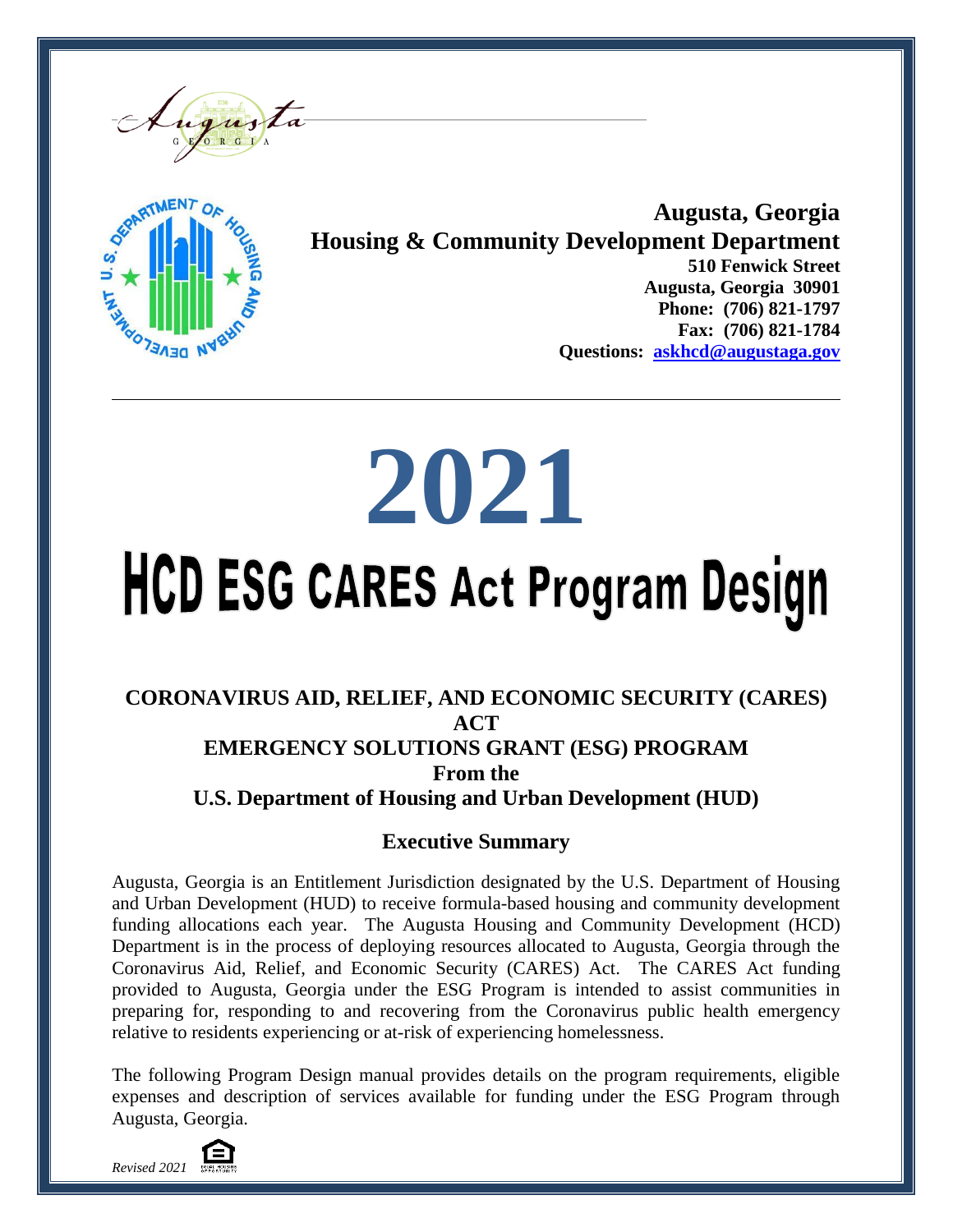#### **PRE-QUALIFICATION CRITERIA FOR SUBMITTING AN APPLICATION**

To apply for CARES Act ESG funds, Project Sponsors/Applicants must meet the following criteria at the time of Application:

- Must have attained status as a  $501(c)(3)$  non-profit agency for at least 12 months; and Have 12 months of operational experience – or - 24 months experience operating under another organization or entity that has this designation.
- **Must be registered and licensed as required to do business in the State of Georgia at the** time of application. This includes having a current Augusta, GA Business License, State of Georgia Secretary of State Registration and active DUNS and Bradstreet Number. Prior to Agreement, recommended Agency partners must also submit a Sams.gov registration clearance.
- **Muster provide with the application a financial statement covering the past 12-month** period. If the organization's annual income exceeds \$500,000, an independent audit covering this period must be submitted.
- If Awarded, Agency must submit copy of written financial management procedures, including policies/procedures for (a) managing and tracking cash receipts/disbursements, (b) budgeting, (c) purchasing or procurement and (d) program income.

For agencies currently receiving funding from Augusta HCD, including, but not limited to, CDBG, ESG, HOME and/or HOPWA, the agency must comply with all terms and conditions of its previous years' contract agreement and must not have any outstanding HUD or City monitoring findings. Additionally, Applicants who are current recipients of HCD's ESG funding must demonstrate an ability to provide services through this funding opportunity that does not interfere with services projected under their current performance outcomes.

#### **Mandatory Application Workshop**

#### **Wednesday, January 13, 2021 – 2:00 PM Virtual – Zoom Registration is Required**

&

Access to the Applications through the Neighborly Application portal will be available online at the City's website: <https://www.augustaga.gov/68/Housing-Development>

**During the Application Technical Assistance Period, Questions must be submitted, in writing, to** [askhcd@augustaga.gov.](mailto:askhcd@augustaga.gov) No other avenue is allowed for questions about this application process.

**IMPORTANT! It is** *MANDATORY* **that all potential applicants attend the Application Workshop.**



Funding provided by HUD – If Augusta Commission approves funding recommendations.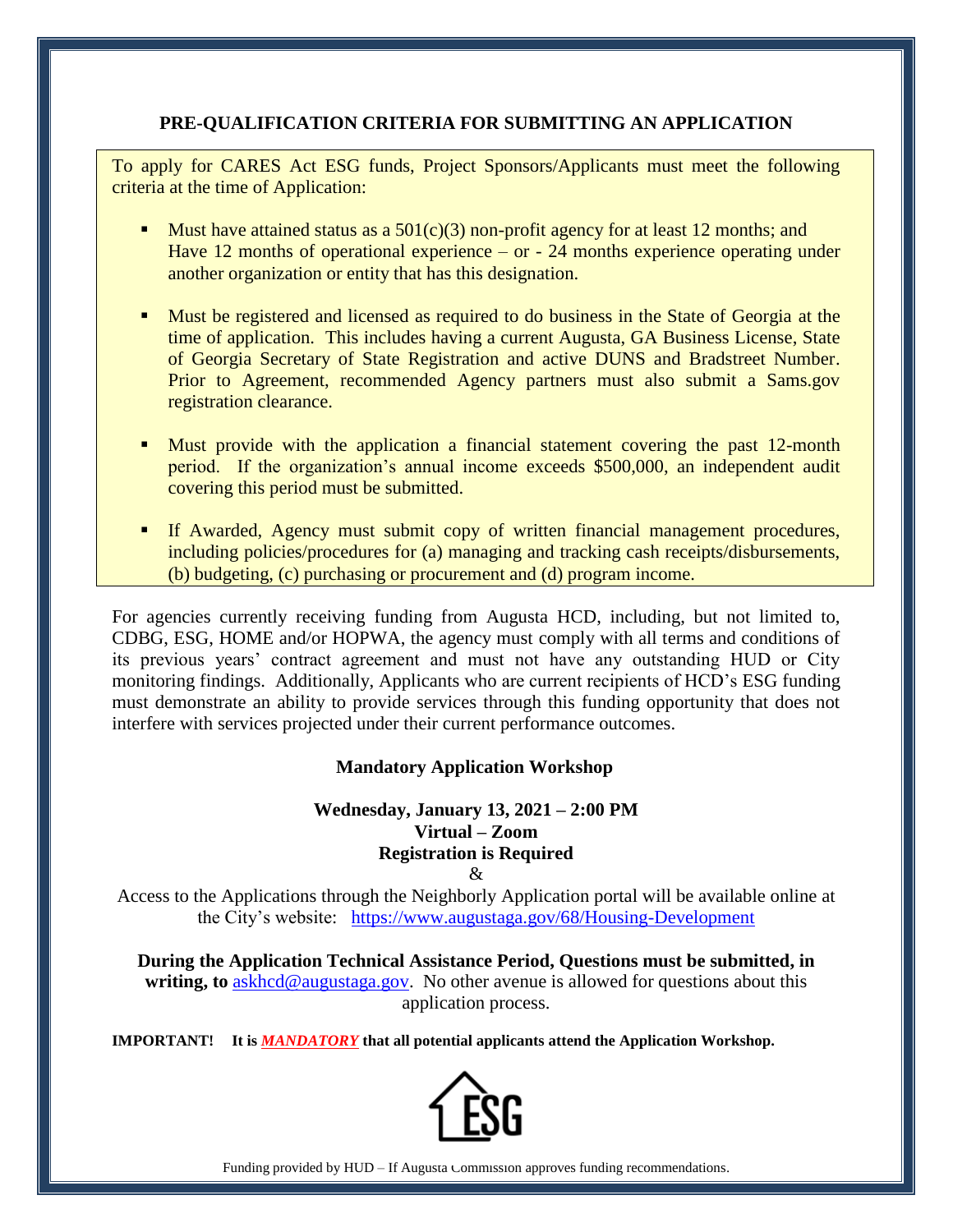

#### **I. EMERGENCY SOLUTIONS GRANT (ESG) PROGRAM**

The Homeless Emergency Assistance and Rapid Transition to Housing Act of 2009 (HEARTH Act), enacted into law on May 20, 2009, under the McKinney-Vento Homeless Assistance Act, revises the Emergency Shelter Grants (ESG) Program and renames the program the Emergency Solutions Grants Program. This program enhances the Continuum of Care planning process, the coordinated response to addressing the needs of homeless individuals and families.

#### **A. What are the Objectives of the CARES Act ESG Program?**

Funding under the CARES Act ESG Program is intended to assist communities in preparing for, responding to and recovering from the Coronavirus public health emergency relative to residents experiencing or at-risk of experiencing homelessness. The objectives of the ESG program are to: (1) engage homeless individuals and families living on the street; (2) improve the number and quality of emergency shelters for homeless individuals and families; (3) help operate these shelters; (4) provide essential services to shelter residents, (5) rapidly re-house homeless individuals and families, and (6) prevent families and individuals from becoming homeless.

#### **B. What Are the Eligible Program Activities available for funding?**

#### 1. **Emergency Shelter**

 $\triangleright$  Major Rehabilitation, Conversion, or Renovation of a building to serve as a homeless shelter are not eligible under the CARES Act ESG funding opportunity.

Note: Property acquisition and new construction are ineligible ESG activities.

- *Essential Services* such as case management, childcare, education services, employment assistance and job training, outpatient health services, legal services, life skills training, mental health services, substance abuse treatment services, transportation, and services for special populations.
- *Shelter Operations*, including maintenance, rent, repair, security, fuel, equipment, insurance, utilities, relocation, and furnishings.

NOTE: These costs are Reimbursable for costs incurred since March 1, 2020 so long as those costs are not already reimbursed through other funding sources.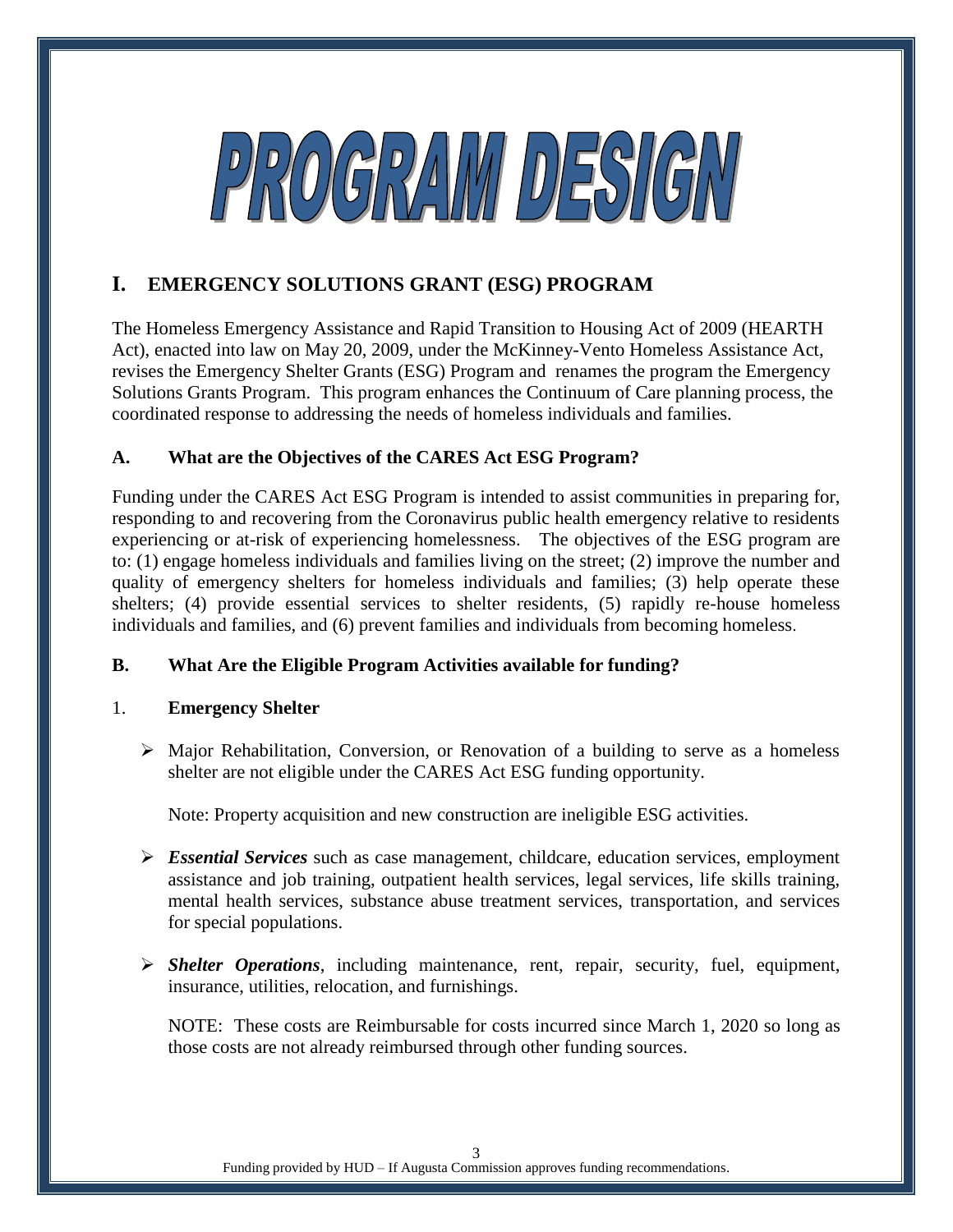#### **3. Homelessness Prevention**

Housing relocation and stabilization services and short- and/or medium-term rental assistance as necessary to prevent the individual or family from becoming homeless if:

- Annual income of the individual or family is below 50 percent of median family income
- Assistance is necessary to help program participants regain stability in their current permanent housing or move into other permanent housing and achieve stability in that housing.

*Eligible costs include utilities, past due rents, utility arrears and payments, housing stability case management, landlord-tenant mediation, tenant legal services, and credit repair.*

#### **4. Rapid Re-Housing**

Housing relocation and stabilization services and short-and/or medium-term rental assistance, as necessary, to help individuals or families living in shelters or in places not meant for human habitation move as quickly as possible into permanent housing and achieve stability in that housing.

*Eligible costs also include utilities, rental application fees, security deposits, first month's rent, utility deposits and payments, moving costs, housing search and placement, housing stability case management, landlord-tenant mediation, tenant legal services, and credit repair. Programs can offer up to 12 months of additional rental support, based on the applicants' Program Policy and capacity to deliver such services.* 

#### **C. What are the Income Limitations of the CARES Act ESG Program services?**

To benefit low- and moderate-income persons experiencing or at-risk of experiencing homelessness: Projects under this objective must directly benefit low- and moderate-income Augusta residents (as defined by Section 8 Income Guidelines; see below) who are experiencing or at-risk of experiencing homelessness.

For Emergency Shelter, there is no income limitation.

For rapid rehousing, there is not income limit at the time of assistance, but clients served must recertify at 50% AMI or below.

For Homelessness Prevention, clients must be at or below 50% AMI.

Please see the following chart that demonstrates the most recently available AMI and Income Limit calculations for Augusta, Georgia.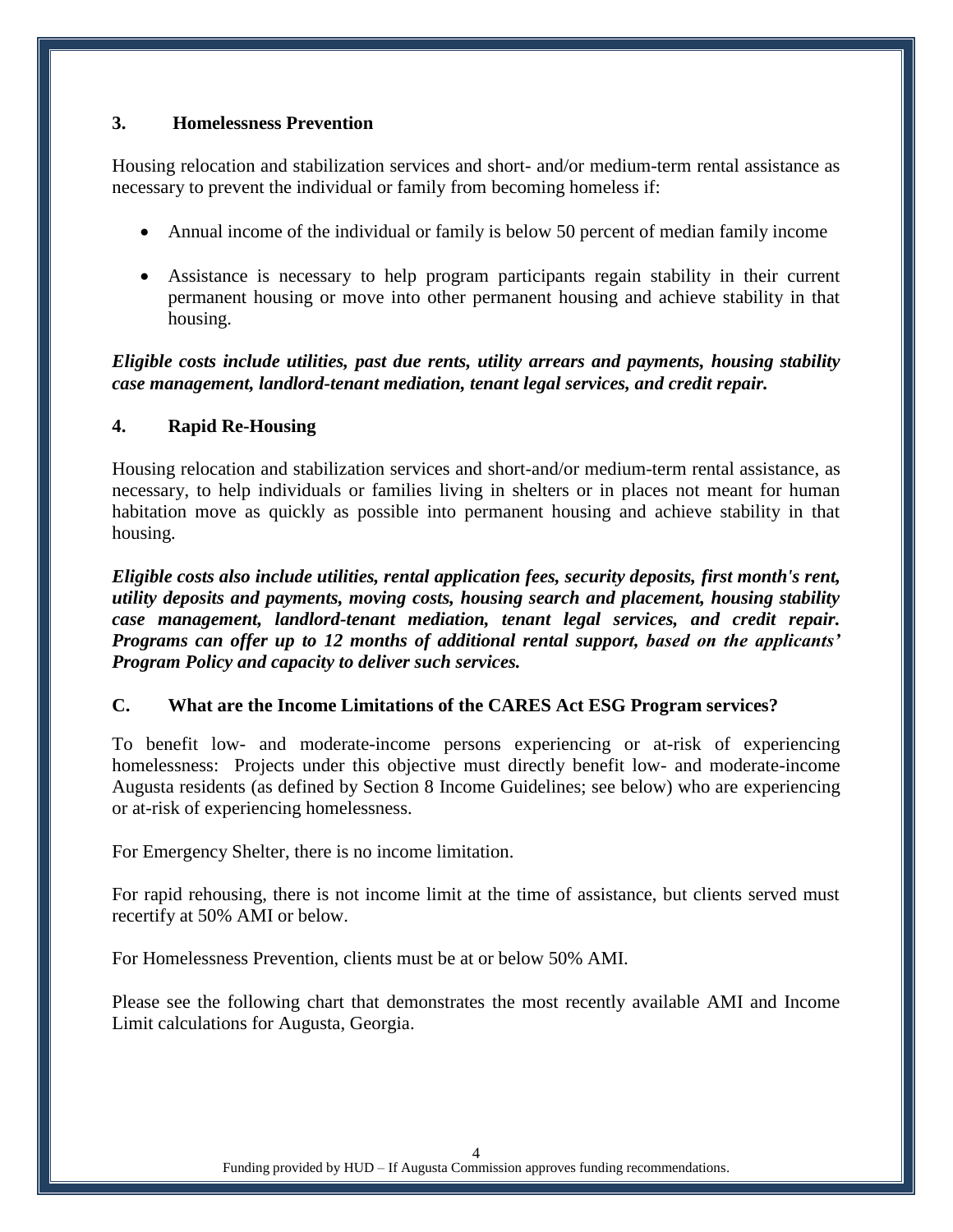|                                                                       | <b>Median Family</b><br>Income<br><b>Explanation</b> | FY 2020 Income<br><b>Limit Category</b>                             | Persons in Family |  |         |                                                         |       |   |                |                                                          |
|-----------------------------------------------------------------------|------------------------------------------------------|---------------------------------------------------------------------|-------------------|--|---------|---------------------------------------------------------|-------|---|----------------|----------------------------------------------------------|
| FY 2020 Income Limit Area                                             |                                                      |                                                                     | $\mathbf{1}$      |  | $2 \t3$ | $\overline{4}$                                          | $5 -$ | 6 | $\overline{7}$ | 8                                                        |
| Augusta-Richmond<br><b>County, GA-SC HUD Metro</b><br><b>FMR Area</b> | \$65,900                                             | Very Low (50%)<br>Income Limits (\$)<br><b>Explanation</b>          |                   |  |         | 23,100 26,400 29,700 32,950 35,600 38,250 40,900        |       |   |                | 43,500                                                   |
|                                                                       |                                                      | <b>Extremely Low</b><br>Income Limits $(*)^*$<br><b>Explanation</b> |                   |  |         |                                                         |       |   |                | 13,850 17,240 21,720 26,200 30,680 35,160 39,640 43,500* |
|                                                                       |                                                      | Low (80%) Income<br>Limits $(\$)$<br><b>Explanation</b>             |                   |  |         | 36,900 42,200 47,450 52,700 56,950 61,150 65,350 69,600 |       |   |                |                                                          |

<https://www.huduser.gov/portal/datasets/il/il2020/2020summary.odn>

#### **D. What are the Matching Fund Requirements?**

Unlike annual allocations under the ESG program, there are not Matching Fund requirements for the utilization of CARES Act ESG funds.

#### **E. Eligible Project Sponsors**

Proposals will be accepted from local  $501(c)(3)$  non-profit corporations, local Community Housing Development Organizations (CHDO), Community Based Development Organizations (CBDO) and governmental agencies providing services to persons experiencing or at-risk of experiencing homelessness.

#### **F. What are the Funding Priorities?**

| Activity                                                                                |
|-----------------------------------------------------------------------------------------|
| Emergency Shelter Space and Operation Costs since March 1, 2020 not already reimbursed. |
| Emergency Shelter Essential Service Costs since March 1, 2020 not already reimbursed.   |
| Rental Assistance                                                                       |
| <b>Stabilization Services</b>                                                           |

#### **G. Service Delivery Costs**

The City will develop a per diem service delivery cost structure at the time of agreement for agencies recommended for rapid rehousing and / or homelessness prevention funding under this opportunity.

#### **H. What are the Geographic Areas Covered by ESG?**

This is a citywide program covering the entire Augusta-Richmond County, Georgia geographic area. This includes the municipal city limits of Hephzibah, Georgia and Blythe, Georgia.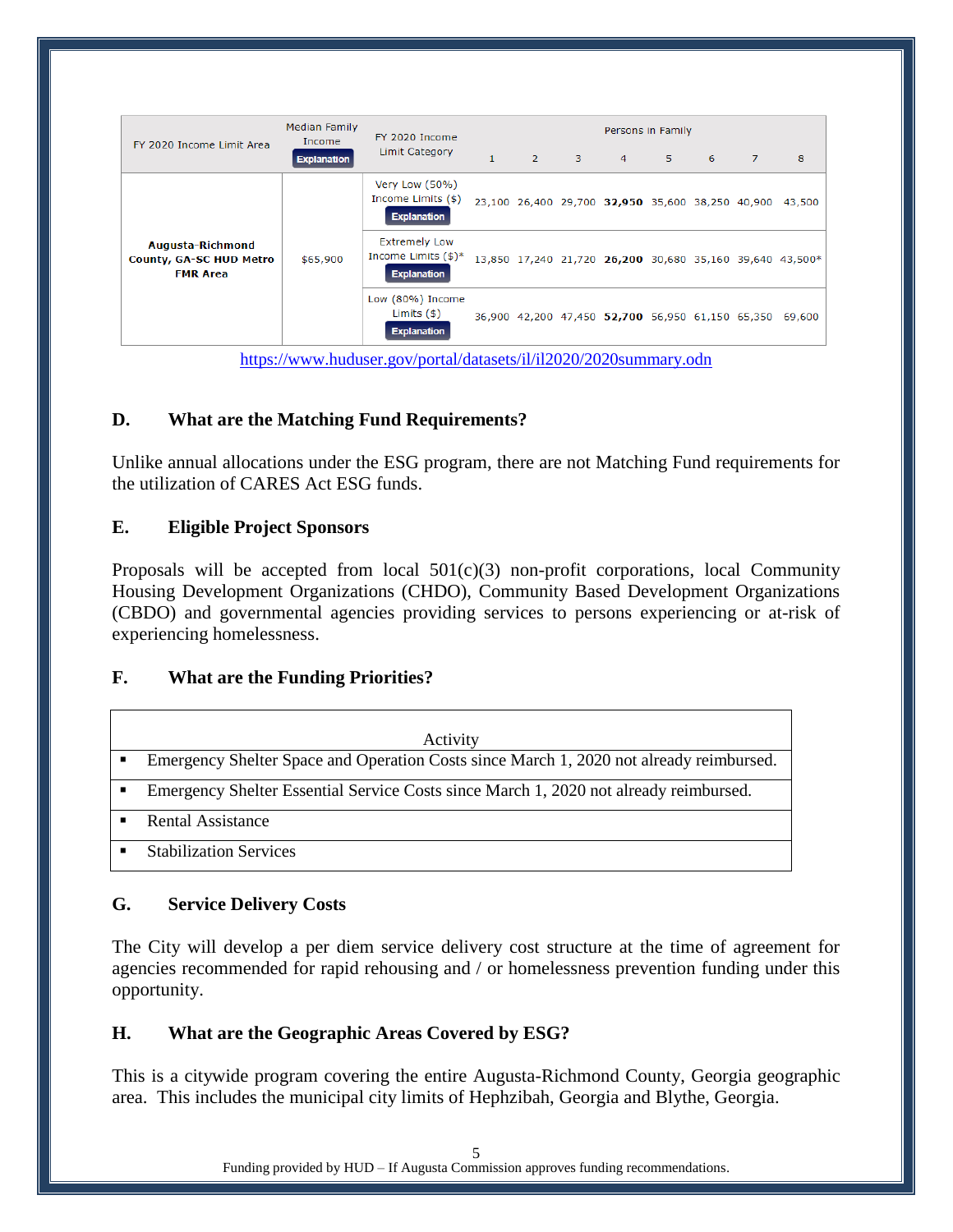#### **II. CARES ACT ESG FUNDING APPLICATION REVIEW PROCESS**

#### **A. Application Review**

- 1. CARES ACT ESG Applications subject to review and recommendations by HCD's Project Scoring and Selection Committee.
- 2. HCD develops draft list of Proposed CARES Act ESG projects and presents to the Augusta Commission's Administrative Services Committee for approval.

#### **III. Eligible Applicants Who May Apply**

The City accepts proposals from any source, including agencies, governmental entities, civic groups, and individual citizens. However, only certain types of applicants may be designated as *grant recipients*. These include governmental agencies within Augusta, Georgia and private non-profit organizations serving residents of the City of Augusta. Requests for individual assistance, either as a homeowner or for a business, should *not* be made on this application form, but as follows:

- 1. Individual homeowners needing housing assistance call the Augusta Housing  $\&$ Community Development (AHCD) Department (Housing Rehabilitation Program) at (706) 821-1797 for direct assistance information.
- 2. Individual for-profit businesses needing economic development loan assistance call Sara Scheirer HCD CD Coordinator (Economic Development Program) at (706) 821-5270 for direct assistance information.

| <b>Proposed</b><br><b>Date</b> | <b>Round 1 Process / Steps</b>                                                                                                |
|--------------------------------|-------------------------------------------------------------------------------------------------------------------------------|
| 1/13/2021                      | <b>CARES</b> Act Funding Workshop                                                                                             |
| 1/15/2021                      | Applications Live in Neighborly                                                                                               |
| $1/18/2021 -$<br>1/25/2021     | <b>Technical Assistance Period for Applicants</b>                                                                             |
| 1/29/2021                      | Applications Due in Neighborly by 5 PM EST                                                                                    |
| $02/01/2021 -$<br>02/05/2021   | Application Review, scoring and funding recommendation                                                                        |
| 02/09/2021                     | Funding Recommendations to HCD Director                                                                                       |
| $02/08/2021 -$<br>02/12/2021   | Agreements Drafted by HCD Staff and Reviewed with Recommended Agencies.<br>Agreement Term = March 1, $2021 -$ August 31, 2021 |
| 02/19/2021                     | Deadline for Final Agreement Revisions to HCD and Agreements prepared by HCD staff for<br>execution                           |
| <b>TRD</b>                     | Commission presentation for approval of recommended agencies.                                                                 |

#### **IV. Application Review Schedule and Process**

Funding provided by HUD – If Augusta Commission approves funding recommendations.

6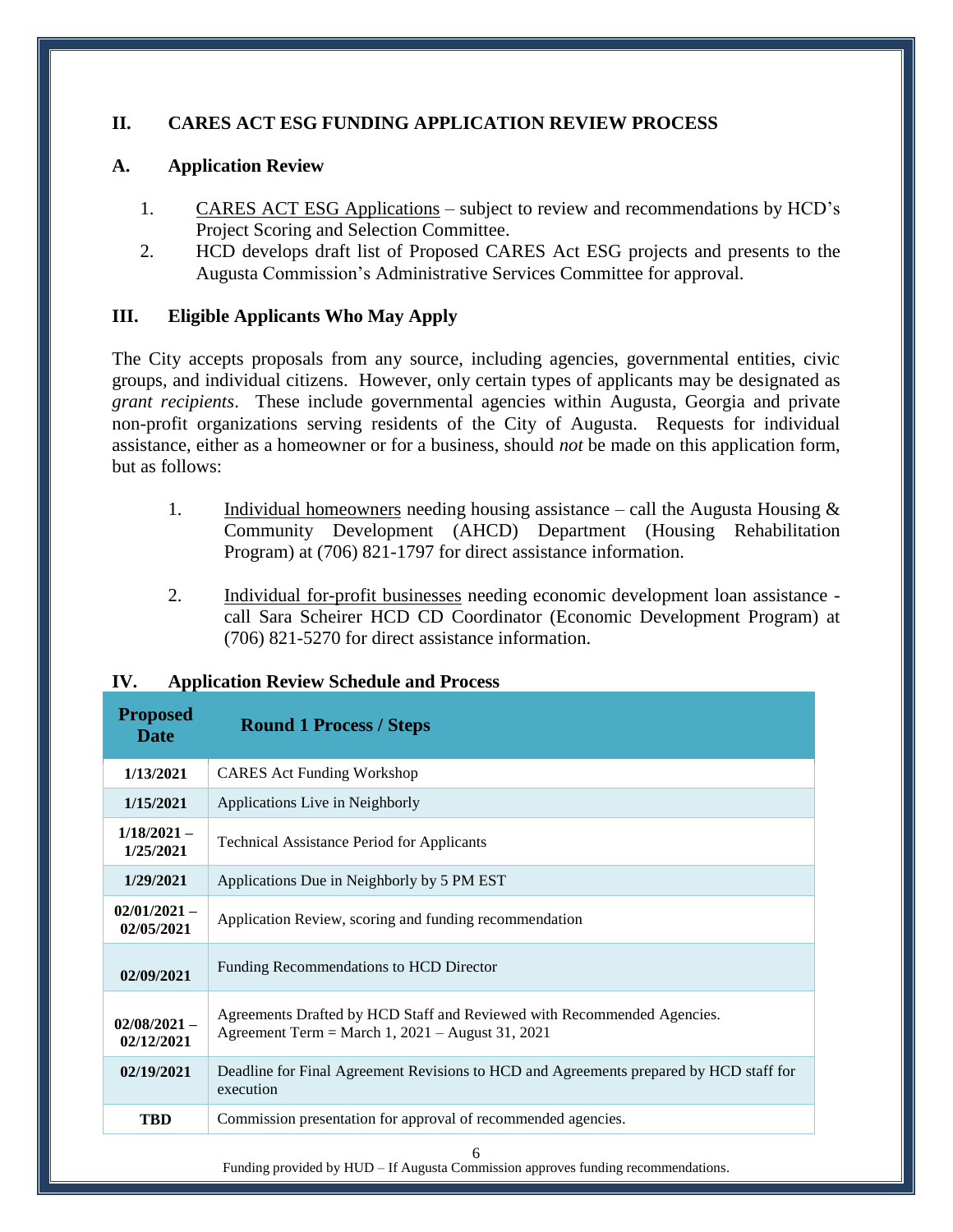#### **VI. Application Submission Instructions**

Application Availability: Applications will be available online at <https://www.augustaga.gov/68/Housing-Development> beginning Friday, January 15, 2021. Application Deadline will be **Friday, January 29, 2021 @ 5:00 PM EST**. Applications received after the Application Deadline will be deemed ineligible for review and / or funding recommendation.

HCD staff is available to provide technical assistance on how to complete an application for the time period indicated above **ONLY**. Please send questions to askhcd[@augustaga.gov](mailto:HCD_feedback@augustaga.gov) and a response will be issued in a FAQ document distributed to all Registered attendees at the Mandatory Application Workshop.

#### **VII. Other Requirements:**

- 1. Separate Applications for Separate Project Sponsors: If you are requesting funds for two different projects with different project sponsors (i.e. one reflecting partnership between multiple organizations), then two different applications should be submitted. (e.g. Rapid Rehousing by Agency 1 and Homelessness Prevention by Agency 1 and Agency 2 working together.).
- 2. Submitting Applications. Applications for these funds must be completed in full and submitted online to the Augusta, Georgia Housing and Community Development Department through the Neighborly Application portal no later than 5:00 PM on Friday, January 29, 2021. Applications hand-delivered or sent by mail, FAX or email will not be accepted. Late or incomplete applications will not be considered. Please complete the application in its entirety, meeting all minimum threshold requirements, and conforming to federal regulations for use of funds.
- 3. Audit/Financial Statements: Applicant must provide one (1) copy of the most recent audit or financial statement (See 3 – "Pre-Qualification Criteria"). These audits/financial statements will be submitted as an attachment in the application.
- 4. Implementation Timetable: Augusta is required to expend these funds in a timely manner. Agreements for this round of ESG CARES Act funds will be for the time period March 1, 2021 through August 31, 2021. A second round of ESG CARES Act funds will be made available for application later in 2021, but all Agencies funded under this round of funding will be eligible to apply so long as they are in compliance and performing under the terms of the Round 1 ESG CARES Act fund Agreement. All applicants should apply for projects under this round that can be completed within this 6-month period. All financing for the project should be in place and committed except for the amount you are requesting through this funding opportunity.
- 5. Contractual Requirements:

Under City of Augusta and Federal laws and regulations, certain requirements must be met in order to negotiate an Agreement and disburse funds. These requirements include the following: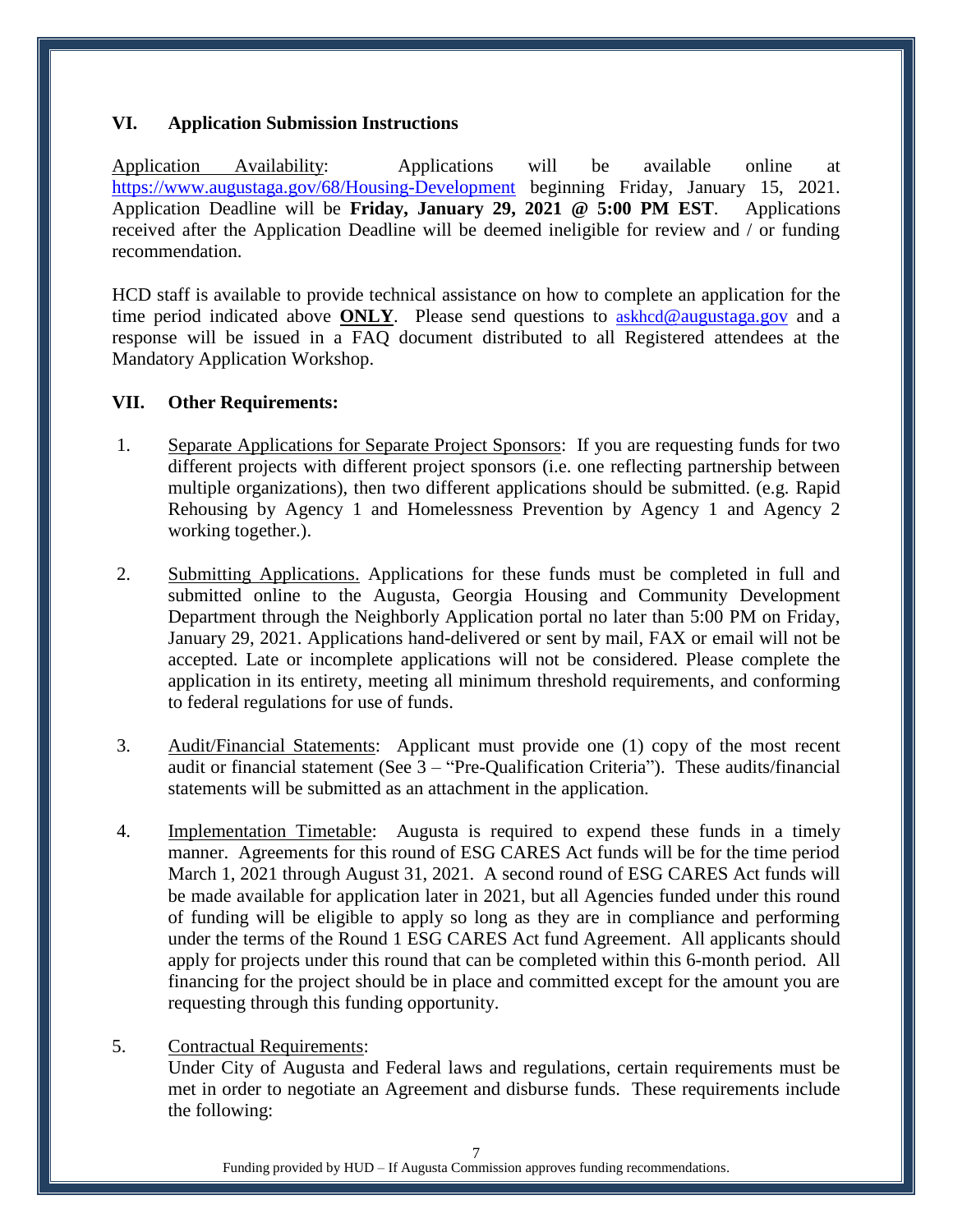- A. Except for economic development projects and certain types of housing projects, applicants must demonstrate that they are a private non-profit or governmental agency. If non-profit, they must be incorporated under Georgia State law and have a 501 (c) (3) status issued from the IRS. Agencies must also have an active DUNS and Bradstreet number and be in compliance with all Federal Agencies as determined through a SAMS.gov registration prior to Agreement with Augusta, Georgia.
- B. After an application is approved for funding, a Grant Agreement will be prepared and sent by the City of Augusta to the person identified by the applicant as the authorized official for execution. The agreement will specify the amount of the award, the period for which the project is approved, duration dates, and administrative provisions. Special conditions attached to the award also will be specified in the agreement. Subrecipients will be required to file regular reports on expenditures, progress toward goals and beneficiaries. Forms for these reports will be provided with the Grant Agreement.
- C. Subrecipients will be required to obtain adequate insurance covering workmen's compensation, bodily injury, property damage, or automobile liability, and fidelity bond depending on the nature of the project. Also, any necessary licenses for complying with all applicable federal, state and municipal laws, codes and regulations must be obtained.
- D. Subrecipients will be required to comply with affirmative action and equal opportunity laws. In the event of non-compliance, the agreement may be terminated or suspended in whole or in part.